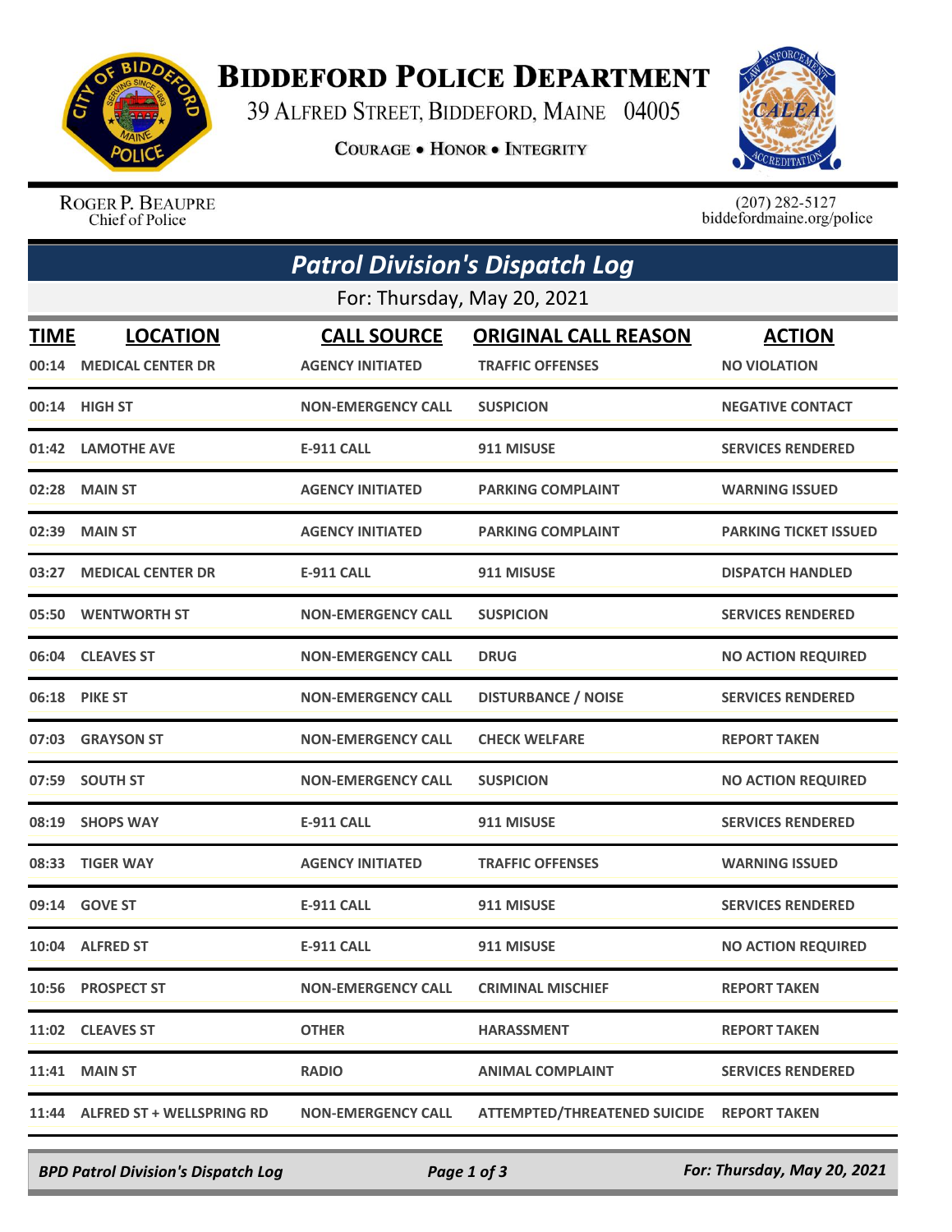| <b>TIME</b> | <b>LOCATION</b>               | <b>CALL SOURCE</b>        | <b>ORIGINAL CALL REASON</b> | <b>ACTION</b>             |
|-------------|-------------------------------|---------------------------|-----------------------------|---------------------------|
| 12:15       | <b>MILE STRETCH RD</b>        | <b>AGENCY INITIATED</b>   | <b>SHELLFISH VIOLATION</b>  | <b>NO VIOLATION</b>       |
| 12:35       | <b>MAIN ST</b>                | <b>AGENCY INITIATED</b>   | <b>ARTICLES LOST/FOUND</b>  | <b>REPORT TAKEN</b>       |
| 12:37       | <b>MAPLEWOOD AVE</b>          | <b>AGENCY INITIATED</b>   | <b>SUSPICION</b>            | <b>REPORT TAKEN</b>       |
| 12:40       | <b>BIRCH ST</b>               | <b>NON-EMERGENCY CALL</b> | <b>CRIMINAL MISCHIEF</b>    | <b>NO ACTION REQUIRED</b> |
|             | 12:58 WENTWORTH ST            | <b>NON-EMERGENCY CALL</b> | <b>SUSPICION</b>            | <b>SERVICES RENDERED</b>  |
|             | 12:59 ALFRED ST + OLD DOGS LN | <b>E-911 CALL</b>         | 911 MISUSE                  | <b>NO ACTION REQUIRED</b> |
|             | 13:18 POOL ST                 | <b>NON-EMERGENCY CALL</b> | <b>ASSIST OTHER AGENCY</b>  | <b>NEGATIVE CONTACT</b>   |
|             | 13:20 SACO FALLS WAY          | <b>WALK-IN AT STATION</b> | <b>ASSAULT</b>              | <b>REPORT TAKEN</b>       |
|             | 13:24 FRANKLIN ST             | <b>E-911 CALL</b>         | <b>FIGHTS</b>               | <b>UNFOUNDED</b>          |
|             | 13:25 LIZOTTE AVE             | <b>AGENCY INITIATED</b>   | <b>ANIMAL COMPLAINT</b>     | <b>NEGATIVE CONTACT</b>   |
|             | 13:40 ELM ST                  | <b>NON-EMERGENCY CALL</b> | <b>SUSPICION</b>            | <b>SERVICES RENDERED</b>  |
|             | 13:42 ALFRED ST               | <b>NON-EMERGENCY CALL</b> | <b>CODES ENFORCEMENT</b>    | <b>SERVICES RENDERED</b>  |
|             | 13:44 SULLIVAN ST             | <b>NON-EMERGENCY CALL</b> | <b>ASSIST CITIZEN</b>       | <b>SERVICES RENDERED</b>  |
|             | 13:51 STONE ST                | <b>E-911 CALL</b>         | 911 MISUSE                  | <b>NO ACTION REQUIRED</b> |
|             | 15:10 ALFRED ST               | <b>E-911 CALL</b>         | 911 MISUSE                  | <b>DISPATCH HANDLED</b>   |
|             | 15:20 CLIFFORD ST             | <b>AGENCY INITIATED</b>   | <b>CODES ENFORCEMENT</b>    | <b>SERVICES RENDERED</b>  |
|             | 15:20 CLEAVES ST              | <b>NON-EMERGENCY CALL</b> | <b>SUSPICION</b>            | <b>REPORT TAKEN</b>       |
|             | <b>15:26 HILL ST</b>          | <b>AGENCY INITIATED</b>   | <b>TRAFFIC OFFENSES</b>     | <b>WARNING ISSUED</b>     |
|             | 15:26 SOUTH ST                | <b>AGENCY INITIATED</b>   | <b>TRAFFIC OFFENSES</b>     | <b>WARNING ISSUED</b>     |
|             | 15:34 MAY ST + TAYLOR ST      | <b>AGENCY INITIATED</b>   | <b>TRAFFIC OFFENSES</b>     | <b>WARNING ISSUED</b>     |
|             | <b>16:08 RIVER RD</b>         | <b>AGENCY INITIATED</b>   | <b>TRAFFIC OFFENSES</b>     | <b>VSAC ISSUED</b>        |
|             | 16:09 ALFRED ST               | <b>NON-EMERGENCY CALL</b> | <b>ASSIST CITIZEN</b>       | <b>SERVICES RENDERED</b>  |
|             | 16:31 MAIN ST + WATER ST      | <b>NON-EMERGENCY CALL</b> | <b>ASSIST OTHER AGENCY</b>  | <b>SERVICES RENDERED</b>  |
|             | 16:37 RIVER RD                | <b>AGENCY INITIATED</b>   | <b>TRAFFIC OFFENSES</b>     | <b>WARNING ISSUED</b>     |
|             | 16:48 HILL ST                 | <b>AGENCY INITIATED</b>   | <b>ASSIST OTHER AGENCY</b>  | <b>SERVICES RENDERED</b>  |
|             | 16:56 SOUTH ST                | <b>AGENCY INITIATED</b>   | <b>TRAFFIC OFFENSES</b>     | <b>WARNING ISSUED</b>     |
|             |                               |                           |                             |                           |

*BPD Patrol Division's Dispatch Log Page 2 of 3 For: Thursday, May 20, 2021*